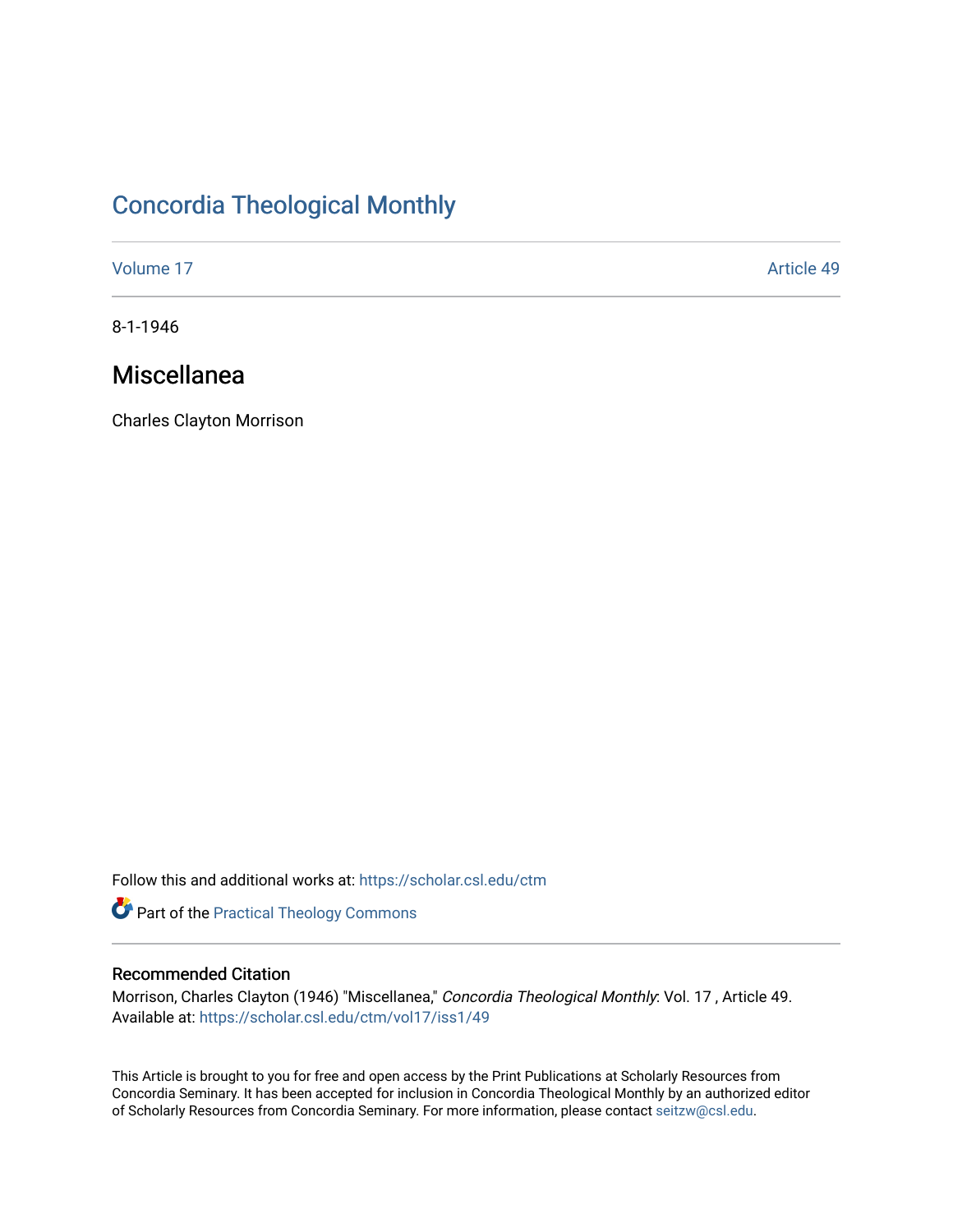## **Miscellanea**

### **The Roman Menace**

In his notable series of articles having the heading "Can Protestantism Win America?" Charles Clayton Morrison, editor of the *Christian Century*, discusses in the issue of May 8 the topic "Roman Catholicism and Protestantism." The whole article deserves careful reading. We reprint from it several important paragraphs.

"The most daring political activity of the hierarchy reached a dramatic achievement in 1939. After years of manipulation and pressure, it succeeded in gaining recognition of the **Vatican** by Mr. Roosevelt's appointment of a 'personal ambassador' to the Holy See. This was a clear violation of constitutional procedure in such matters and of the democratic principle embodied in the constitutional provision for the separation of Church **and State.**  The thin deception under which Mr. Roosevelt, characteristically, sought to disguise the real nature of his action, by coupling with it an invitation to the Protestant president of the Federal Council of Churches to come up and see him some time, was nothing less than an insult to Protestantism.

"After the death of Mr. Rosevelt, it was hoped that this illegal relationship would be quietly allowed to lapse. But the Vatican and the American hierarchy had other thoughts. President Truman, in a recent action, so casually taken that he deemed it unnecessary to offer an explanation, has reappointed Mr. Roosevelt's 'personal' ambassador, this time as 'the President's' ambassador.

"The issue, thus aggravated, again confronts the American people. It involves the whole question of religious liberty, of the equality of all churches before the law, of the separation of Church and State, of the denial of special privilege to any Church, and of the constitutional provision requiring confirmation by the Senate of all ambassadorial appointments. It involves, too, in the long run, the question whether the Catholic hierarchy shall be thus given a special access to the supreme centers of power in the American Government to manipulate them in the interest of **winning** America to the Catholic faith. The *Christian Century* recently published an extended editorial exposition of this subject which concluded with these words: 'If American citizens of every faith do not make the welkin ring with their indignation, they will deserve to lose the religious liberty they are too supine to defend.' . . .

"The growth of Catholic power is manifested in its intelligent approach to two large populational blocs - organized labor and the **Negroes.** In his series of articles 'Can Catholicism Win America?' Harold E. Fey brought forward much valuable information on Catholic activity in both these groups. The Catholic Church is far **ahead** of Protestantism in establishing working relations with labor

[628]

1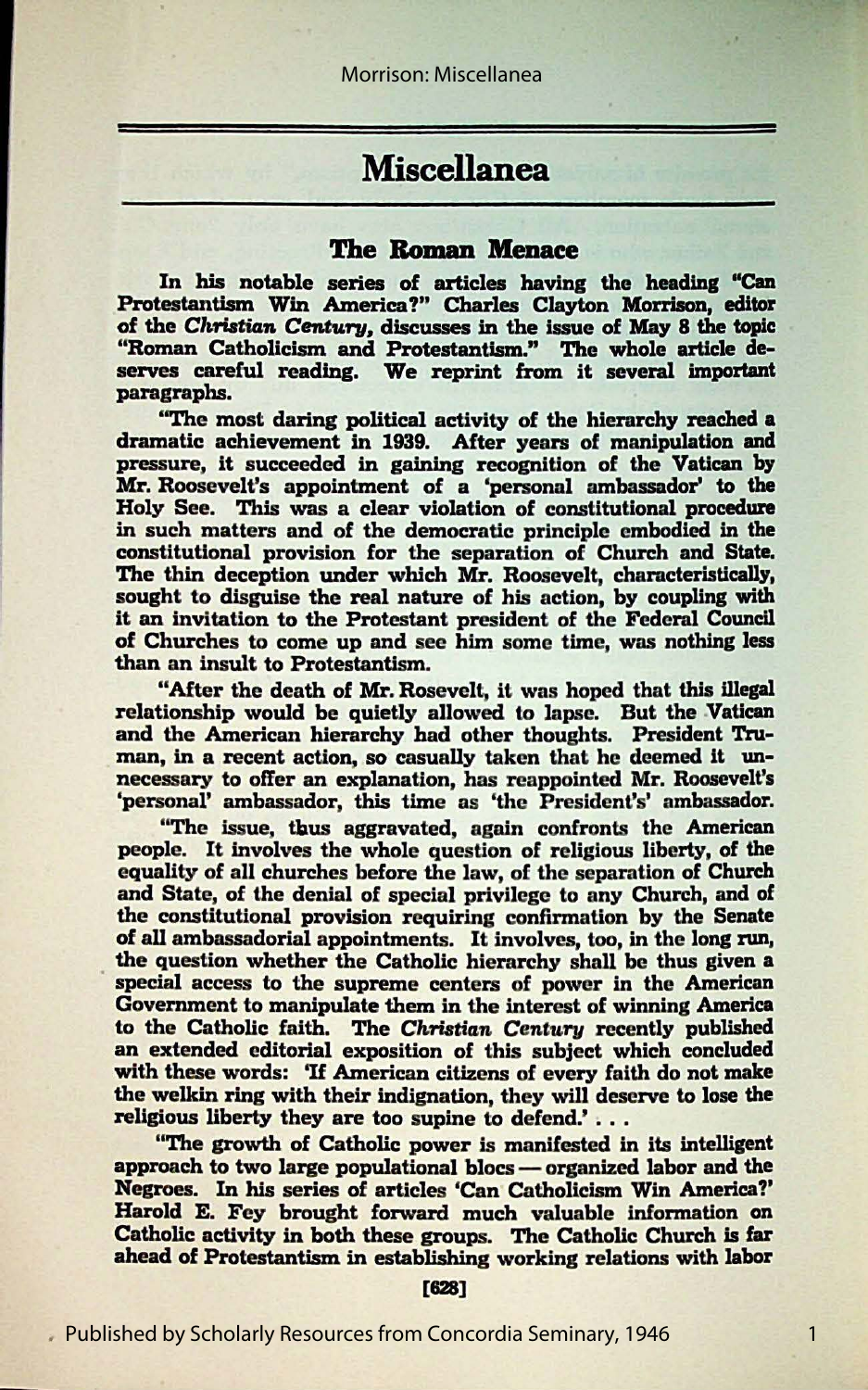### MISCELLANEA 629

organizations. It has created a labor organization of its own inside the unions, composed exclusively of Catholic members of the unions. It is called the Association of Catholic Trades Unionists --<br>Actu, for short.

"Membership in Actu is limited to devoted Catholics. The endorsement of a priest or of two members is necessary for admission. "The Actu does not permit non-Catholics to join, because its fundamental purpose is to spread the teachings of the Catholic Church,' **says an** official publication of the organizailon. By this wise course the Church retains its hold upon its own members, gains respect among the mass of workers which Protestantism does not command, and at the same time maintains a missionary agency whose fruits in converts to the Catholic Church must be considerable.

''The duty of winning the Negro to the Catholic faith has been repeatedly pressed by the Vatican upon the American hierarchy. The latter was cautious in responding in a large official manner until it had sufficiently consolidated the Church's position in white America to be able to risk the racial prejudice which a large influx of color into the Church might arouse. This hesitation is now a thing of the past. Certain influential sections of the Catholic press advocate an aggressive policy. Missionary and educational operations are already well developed by religious orders. The Catholic Negro membership is now about 300,000. Negro priests are being trained and already some have been ordained. Championship of certain political interests of Negroes has won favor for the Church among them. The Church has plans well formed which it believes will present to the Negro 'an intelligent religion of the kind he will not find in his roaring, ranting Protestant meetinghouses.' . . .

"Roman Catholicism is a self-enclosed system of power, resting upon the broad base of the submission of its people, whose submission it is able to exploit for the **gaining** of yet more power in the political and cultural life of the secular community. Its power is exercised through a sacrosanct ruling class marvelously knitted together in a descending scale of power from the **Papacy** down, the Pope himself receiving his power from Jesus Christ, whose viceregent on earth he claims to be. From the sublime sanctions with which its power is clothed there is derived, not only the right, but a sense of obligation, to seek yet more power on the assumption that it thereby brings more honor to ChrisL

''These same sanctions inevitably blind the Church to the moral implications of its methods in gaining and administering its power. In countries where Catholicism has the right of way, its methods lead to the political phenomenon known as clericalism. 'Clericalism,' says John A. Mackay, 'is the pursuit of political power by a religious hierarchy, carried on by secular methods and for purposes of social domination.' It is an attempt on the part of an ecclesiastical system to use the state **as an** Instrument of its wilt Clericalism is becoming more and more manifest in America